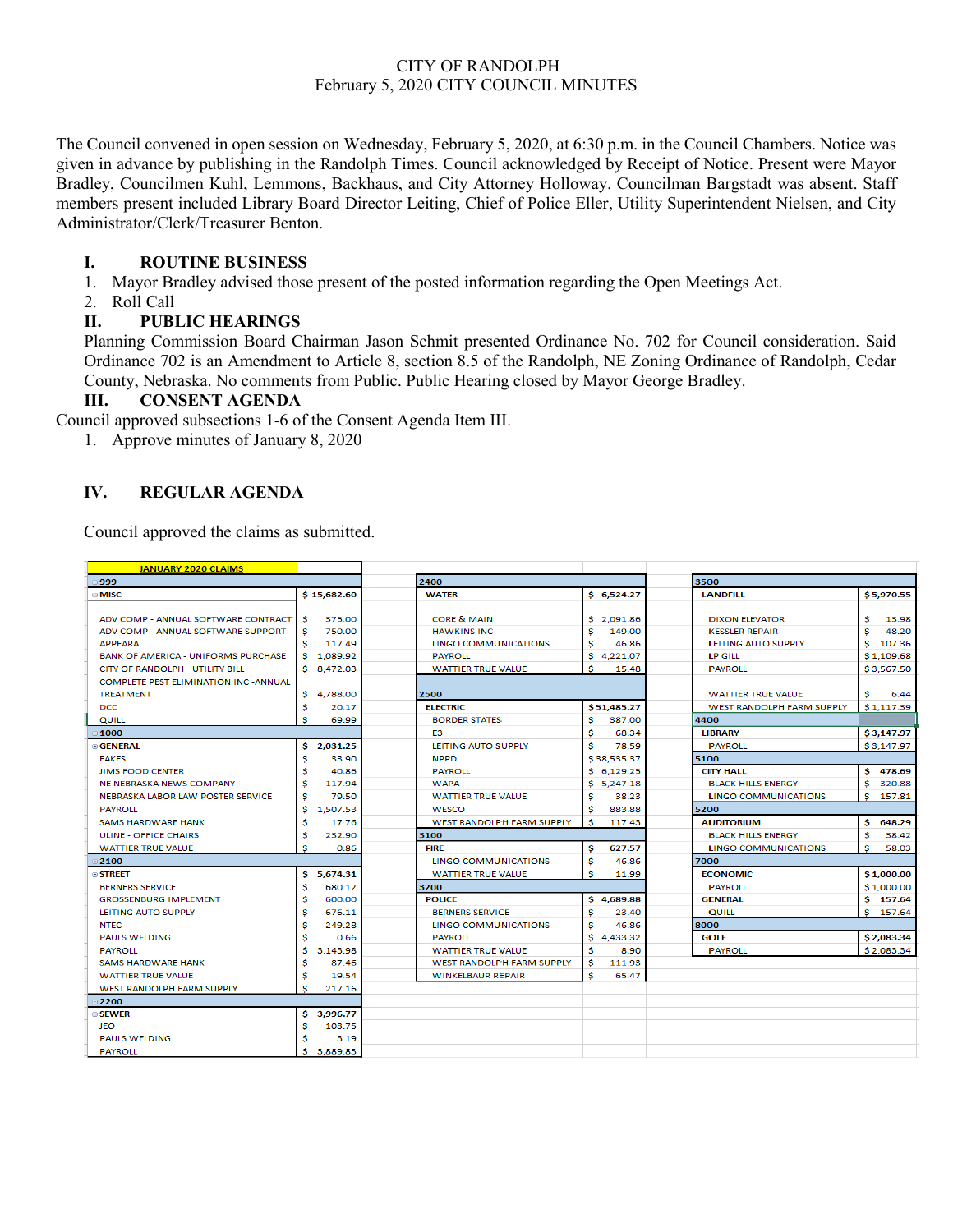Administrator/Clerk/Treasurer Benton presented Ordinance No. 701 for Council consideration. Said Ordinance prohibits used of Engine Brakes in city limits. Councilman Lemmons introduced Ordinance No. 701 entitled:

AN ORDINANCE OF THE CITY OF RANDOLPH, NEBRASKA, PROHIBITING THE USE OF ENGINE BRAKES; TO PROVIDE A PENALTY FOR THE OFFENSE OF USING AN ENGINE BRAKE; TO PROVE AN EXCEPTION; TO PROVIDE FOR THE REPEAL OF CONFLICTING ORDINANCES OR SECTIONS; AND TO PROVIDE FOR AN EFFECTIVE DATE.

Council approved statutory rule requiring reading on three separate occasions be suspended and adopted Ordinance No. 701

Administrator/Clerk/Treasurer Benton presented Ordinance No. 702 for Council consideration. Said Ordinance Amends Article 8, Section 8.5 of the Randolph Nebraska Zoning Ordinance. Councilman Lemmons introduced Ordinance No. 702 entitled:

AN ORDINANCE OF THE CITY OF RANDOLPH, NEBRASKA, AMENDING THE ACCESSORY USES AND SUPPLEMENTAL REGULATIONS CONTAINED IN ARTICLE 8 OF THE RANDOLPH NEBRASKA ZONING ORDINANCES; TO PROVIDE FOR THE REPEAL OF CONFLICTING ORDINANCES OR SECTIONS; AND TO PROVIDE FOR AN EFFECTIVE DATE.

Council approved statutory rule requiring reading on three separate occasions be suspended and adopted Ordinance No. 702

Items require additional information, were not discussed:

- Approval of propane tank permit application.
- Approval of sale of 101 E Broadway St.

Administrator/Clerk/Treasurer Benton presented a bid to install upgraded cushion hold open arms for older Auditorium Doors on south side of building, bid submitted by Glass Edge. Following discussion, Council approved.

Administrator/Clerk/Treasurer Benton presented a bid regarding Auditorium Electrical Panel and Stage Lighting bid submitted by Patent Electric. Following discussion, Council requested additional bids to be acquired.

Administrator/Clerk/Treasurer Benton presented an Annexation plan for 2020 for additional properties, expanding city boundary. Following discussion, it was determined to discuss further in Executive Session.

Administrator/Clerk/Treasurer Benton presented a proposal from USACE regarding E Park St & W Park St alignments for Flood Plain Project Phase 2 Design. Following discussion, Council approved alignments for Phase 2 design purposes.

Administrator/Clerk/Treasurer Benton provided information for a future project coordinating with NDOT for Hwy 20 LED lighting infrastructure expansion into Pierce County during NDOT Hwy 20 road construction phases in 2021-2022.

Administrator/Clerk/Treasurer Benton proposed upgrading city phone system, keeping the current vendor Lingo Communications, Following discussion, Council Approved.

Administrator/Clerk/Treasurer Benton requested permission to sell some city property items utilizing sealed bids or auction including cabinetry, old library water fountain, electronics, and other items. Following discussion, Council requested additional information including a complete inventory of all items available for sale is acquired to discuss at a future date.

Department reports were presented by the following individuals:

Lied Library Director Leiting: in 2019 the Library hosted 227 programs for ages 18 and under, 2941 attending. 17 adult programs, 247 attending. April 3<sup>rd</sup>-4<sup>th</sup> is planned for annual rummage sale at the City Auditorium. Digital services are available in and outside of the library: 24000 audio books and 31000 e-books, 160 different magazines averaging 150 checkouts monthly. [www.rlibrary.org](http://www.rlibrary.org/)

Additional Department Reports provided by City Utility Superintendent Nielsen, Chief of Police Eller and City Administrator/Clerk/Treasurer Benton. With Economic Development Director Biernbaum absent, City Administrator/Clerk/Treasurer Benton reviewed EDD department report.